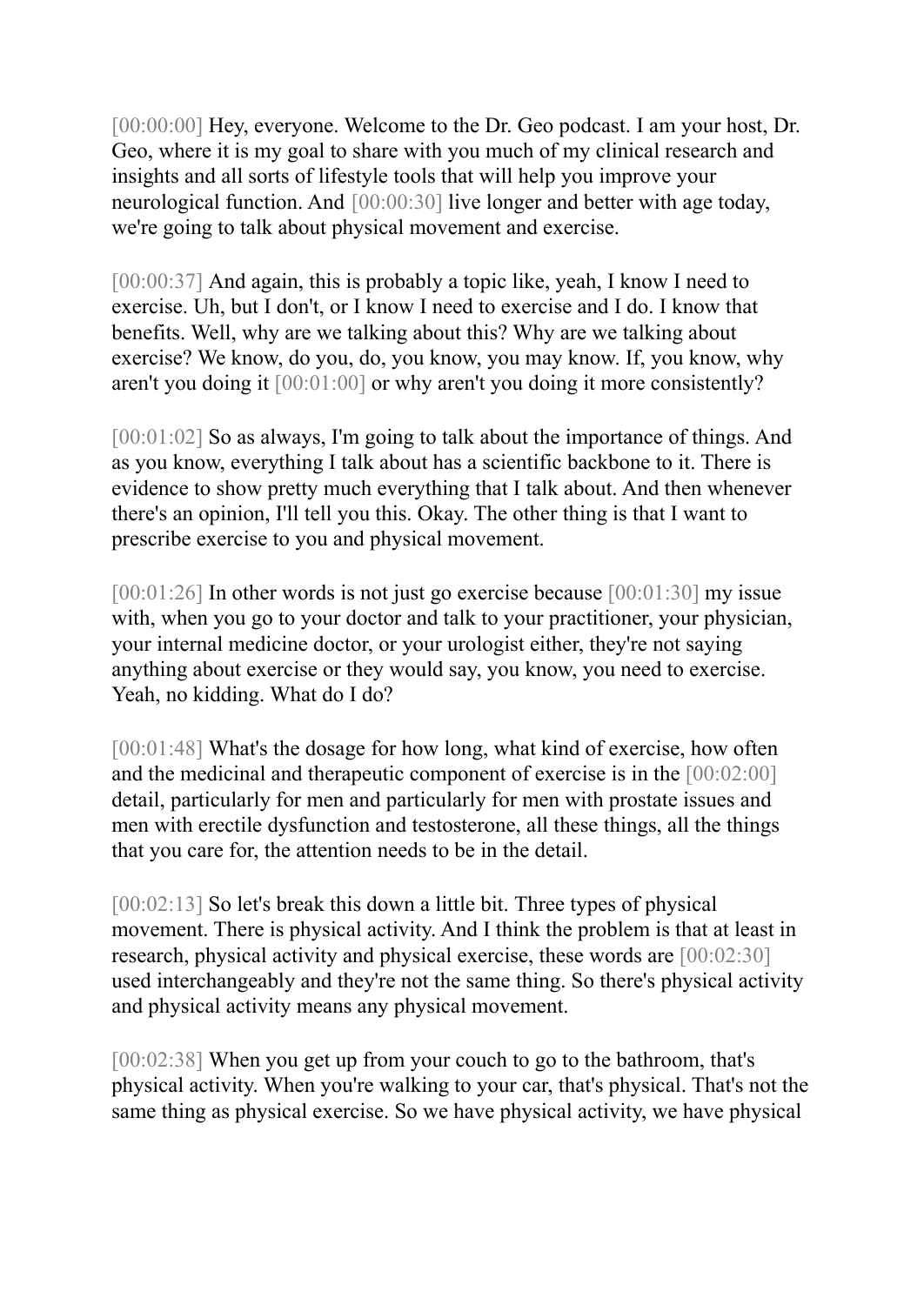exercise and then we have physical training, physical activity. Again, that's just any movement, [00:03:00] physical exercise.

[00:03:02] So that is very specific. You're raising your heart rate there. The level of intensity is a little bit higher. Whether it's because you're lifting some weight or you're doing some aerobic cardiovascular exercise, right. So there's a little bit more perhaps sweating involved, faster breathing, right? Higher heart rate.

[00:03:24] Then there's physical training. This is when you're actually focused on training [00:03:30] physically for something to get better at some physical skill that could be. You want to get stronger. So you, you do strength training. That could be, you want better mobility. So you do certain stretches and movement exercise to gain better mobility.

[00:03:46] That could mean that you are a tennis player. So you train to be a better tennis player. You're physically training to be a better golf player is physical training. So why would we want to [00:04:00] do any of these three things? Which area should we focus on? Right. Isn't that what you would want? I would say that you want to dabble in all three, if you can.

[00:04:12] Well, Dr. Geo com, I'm not going to physical training. I have no interest in playing tennis or getting physically stronger. I don't do it. You have to really determine what you want from your life. What kind of health do you want? What kind of fitness level do you want? [00:04:30] Where do you want to see yourself in 10, 20 years?

[00:04:34] If you're 60 years old today, where do you see, I see yourself at 70 in terms of your ability to function physically and your overall health and fitness. If you're 70, where do you see yourself at 80? You have to really define what that looks like for you. And then you make the determination of whether you do physical training or.

[00:04:57] You at least have to do two things. You have to [00:05:00] do exercise, physical exercise and stay active physically, even after you exercise. So sitting down for prolonged periods of time will not help you live longer and better. I don't know if you've noticed, but I've noticed that as men get older, they feel like they have the right or they've earned the right to do less.

[00:05:22] Right. You get your comfortable chair. In front of the TV and you spend hours in front of that [00:05:30] chair, just clicking away. And boy, the chair reclines right now, I've earned the right, because I worked so hard in the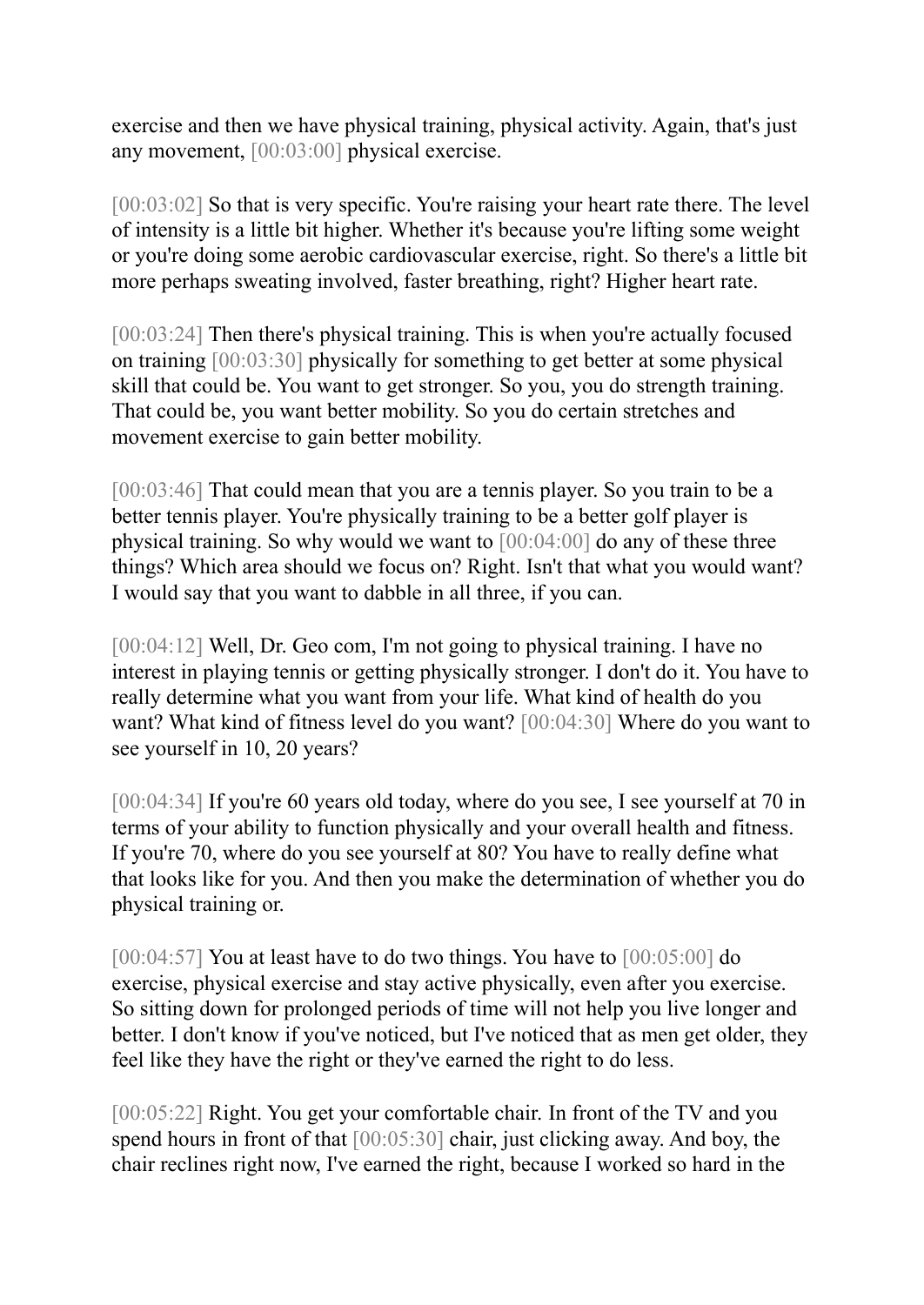past. Now earned the right to just kind of sit here and relax. I'm not judging if that's how you want to live.

[00:05:45] I go for it. I'm not doing. But I'll tell you what if you're not going to be physically active and you don't exercise, your body will break down with time. Period. End of story. That's not my opinion [00:06:00] with age comes, things like sarcopenia, which is muscle wasting that comes with age with age comes weak muscles and bones.

[00:06:11] If you don't do something about it with age comes weak, tendons and ligaments. If you don't do something right. With age comes mortality, which to some degree, it doesn't matter what you do. We all gonna die. But I think most of you like me, we [00:06:30] want to live as long as possible with optimal functionality. So you really have to determine what do I want, how do I want to function with.

[00:06:42] For me, I have young kids teenage kids. So I'm not a grandfather. Hopefully no time soon will, will I be a grandfather, but I want to play basketball with my 15 year old grandchild. Whenever that happens. When [00:07:00] I am a grandfather, I want to be able to sit down regardless of my age, on the floor and play with my grandkids.

[00:07:10] I want to be able to participate in athletic activities of my choice, whether it's martial arts or squash or tenants, whatever, for as long as possible with optimal functionality. And I want to live as long as possible without being diagnosed [00:07:30] with a condition like cancer, heart disease stroke, or at least lower the risk.

[00:07:36] So I have to do all three. If that's what I want. And every time I hit a milestone, as I turned 50, I want to be better than 40. And as I turned 60, I want to be better than 50 and so on. I have to work for it. It's not going to happen by itself. And it's certainly not going to happen by sitting on a couch or chair.

[00:07:54] What do you want, what do you want, how do you want age? And I believe [00:08:00] in order to age gracefully, you have to put the work in like an athlete does to do great in their sport. It depends what you want at minimum. You need to do physical activity and physical exercise at minimum. If you really going to go for it, then you need to do physical training.

[00:08:19] All right, let's break this down a little bit more. Okay. Physical exercise, if you and I were to bottle exercise and pat in it, it [00:08:30] would be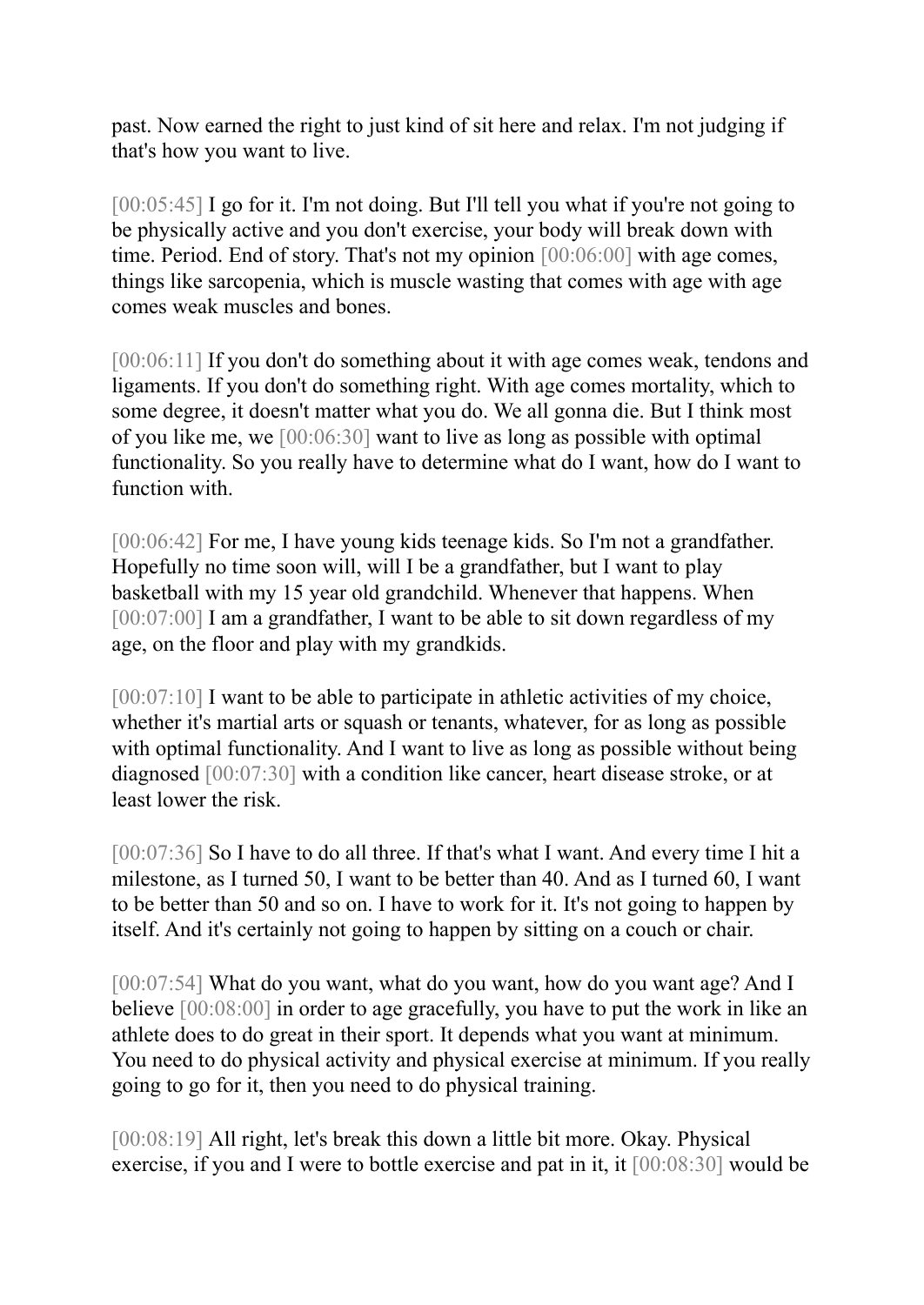a trillion dollar drug because there are so many benefits from exercise, from physical exercise. An exercise is medicine exercises, medicine. Let's not sugar coat.

[00:08:42] Let's not window dress. Exercise is medicine. It's a very powerful method of reducing the risk of. Heart attack, strokes cancer, Alzheimer's diabetes, things like metabolic syndrome. [00:09:00] Look, if you were to ask me, Dr. Geo, what do you think is the cause of most urological problems? I said, wow. That's a tough question to answer because the disease process is not about one thing that causes it's oftentimes multiple things.

[00:09:15] It's multiple causes, but if you press me on that question, I would say metabolic center. Metabolic syndrome. This is a syndrome where people either have multiple things going on. High cholesterol,  $[00:09:30]$  high blood pressure, high insulin levels, high blood sugar, big waste, they're overweight or not overweight, but they have a big waist, big waistline, or these things going on in anybody in that scenario have a higher risk of getting prostate cancer, erectile dysfunction, low testosterone, even kidney stones, BPA.

[00:09:51] Urinary frequency, nighttime urination. This is why I like to look clinically at cardiovascular blood work. Not only in my interest, it just so that I [00:10:00] can keep my patients, hopefully along with, I work with their cardiologist to keep them at low risk of getting a heart attack. But I want to look at that from a neurological perspective.

[00:10:13] Physical exercise helps with that. What else? Mental health, mental health. Less depression, less anxiety with physical exercise. Again, let's break this down a little bit further. What kind of exercise should I [00:10:30] do you want to do a fine combination of wheat resistant exercise and a aerobic exercise? So let's just say one day you lift weights the next day you do aerobic.

[00:10:40] I don't care what that looks like. If it's treadmill or going for a jog or whatever. But Dr. Geo, I mean lift weights, I'm too old to lift weights. I don't want to lift weights. Hey, go back to my original question. What do you want to do to get the type of life and [00:11:00] functionality as you get older? It ain't going to happen by itself.

[00:11:03] That coupled with the fact that the stronger you are, the harder it is for you to die. So the physical strength is equated to long-term. Not my opinion. It's a fact. So while aerobic exercise is fine, I would be careful if you are like a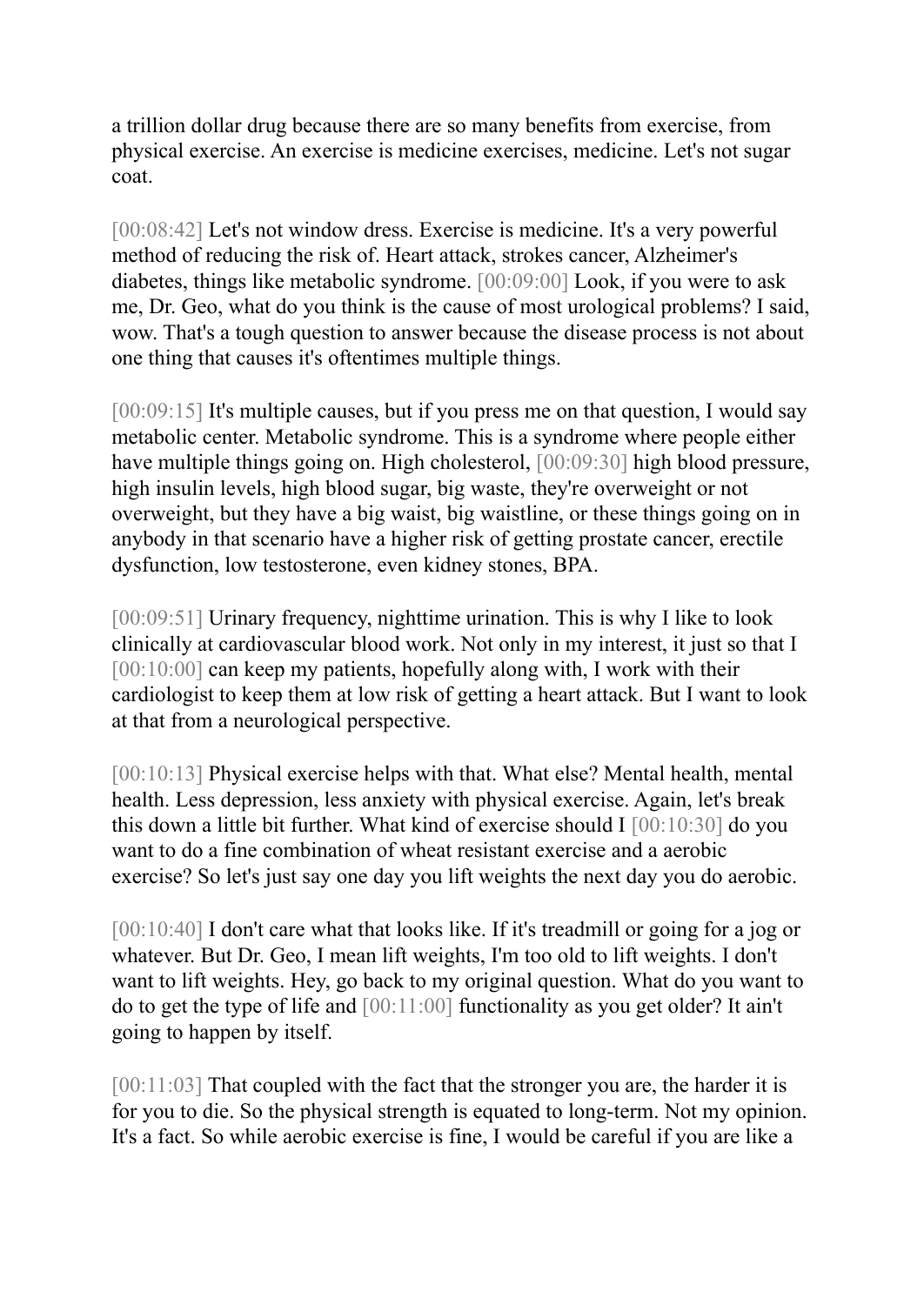marathon runner or an ultra endurance athlete. I like that kind of activity is engaging is really [00:11:30] good, but it's very taxing to the body.

[00:11:32] You need proper balance of workouts and also you need recovery. If you do that, maybe you do find with ultra endurance type of activity. But the bottom line is you need weight resistant exercises. You need to lift things. Okay. So what kinds of weight resistant exercise do you need to do? Can I just do, I don't know, calisthenics, pushups and sit-ups and things.

 $[00:11:56]$  Yes, that's good. And if that's all you're going to do,  $[00:12:00]$  that is great. Okay. If you're going to do pushups, sit ups, pull ups, dips, you know, bodyweight exercises. Go for it. Go for it. Okay. What if I'm willing to do more? How do I optimize I'm giving, I remember a patient who was diagnosed with prostate cancer and he knew that I knew acupuncture and I do all sorts of things.

[00:12:23] That's holistic and clinical practice, and he says, look, I want everything. I want the doctor geo deluxe. So what's the [00:12:30] Dr. Geo deluxe here. If optimal would mean that you need to push and lift heavy things. You need to figure out what your one rep max is. In other words, what's the amount of weight that you can only lift once in a deadlift or back squat or.

[00:12:52] So then you can work from there. So you need to lift heavy things a couple of times a week, and sometimes your body weight is [00:13:00] nice as good, but you can hopefully rep that multiple times. So, and if you're starting from zero, right, you're not an exercise person. You never exercised or you've been off of it for a while.

[00:13:12] Then you want to ease your way in. You want to ease your way in. You may need a personal trainer. If you can get one, I think they're very valuable. But the bottom line is on average for many people is that you'd need to do strength training and you need to, once you do strength training [00:13:30] within that, you need to lift heavy things.

[00:13:33] I don't care if it's barbells. Actually one of my favorite right now is kettlebells. I find kettlebell training to be very useful because. It doesn't take up a lot of space and you could do a lot of activities, a lot of different exercises with kettlebells strength, training exercises that is so kettlebell training, but whatever your choices, mix that in with a little cardio, whether it's elliptical machine treadmill or even better is to go [00:14:00] outside.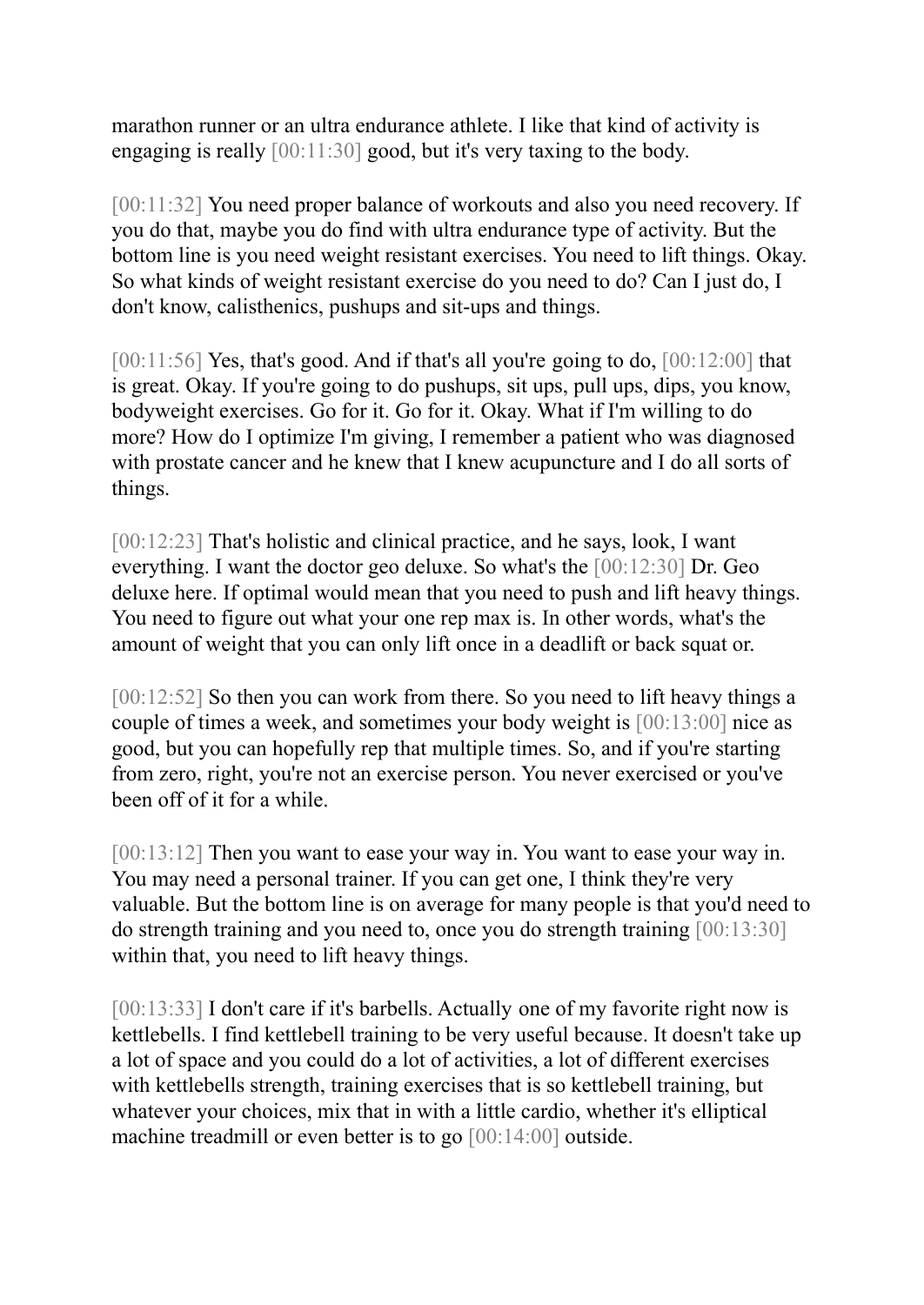[00:14:00] If the weather permits and go for a jog or you run, okay, now here's the deal. If you exercise 30 minutes a day, even 60 minutes a day, every day. And then you're sitting down for eight, 10 hours at a time, you're still at a risk of not living optimally and you still let a risk of even not living. So you have to move your body quite a bit.

[00:14:29] And then [00:14:30] that calls for physical activity. Just move, walk to places. If you can walk as much as possible gardening for those of you that are gardeners is excellent. A mow, the lawn, shoveled the snow, by the way, let me talk about shoveling snow for a second. So I shovel snow in on Instagram. I posted that, you know, I'm about to shovel snow in the winter time and I get comments on it.

[00:14:54] Be careful because there's a high risk of heart attacks when you shovel snow. [00:15:00] Okay. So here's the. First and foremost, you need to get a cardiovascular workup before you start any exercise. I think that's a good thing to do. You need to get a stress test and make sure that your heart can take it. Second of all, you can't function with fear.

[00:15:16] That is what's going to be limiting to you as you get older, and you're not going to live life at its best. If you're going to function with fear. Yes, you'd need to be responsible and do your due diligence and get [00:15:30] tested and go to your cardiologist and make sure that your arteries can take it. And yes, what if I get hurt from exercising and weight training, get free from fear.

[00:15:42] Get free from fear. Yes, of course. Anyone can get hurt from any type of physical movement exercise or. It's more likely for you to get hurt and injured from not exercising and doing weight resistant training. Okay. So as it relates [00:16:00] to wait visits and training and strength training, you need to master the technique.

[00:16:04] Okay. And then move forward. There's a lot of videos online and how to do all kinds of exercises as a personal trainer. That's beyond what I'm trying to do here. I'm just trying to get you going here. So master the techniques. And then you start increasing the weight intelligently. You don't go too far, too soon.

[00:16:22] People that get injured from exercise or training is typically because a, they don't do it [00:16:30] properly. So their form and technique in the movement is not good. B they try to do too much too soon, or C as it relates to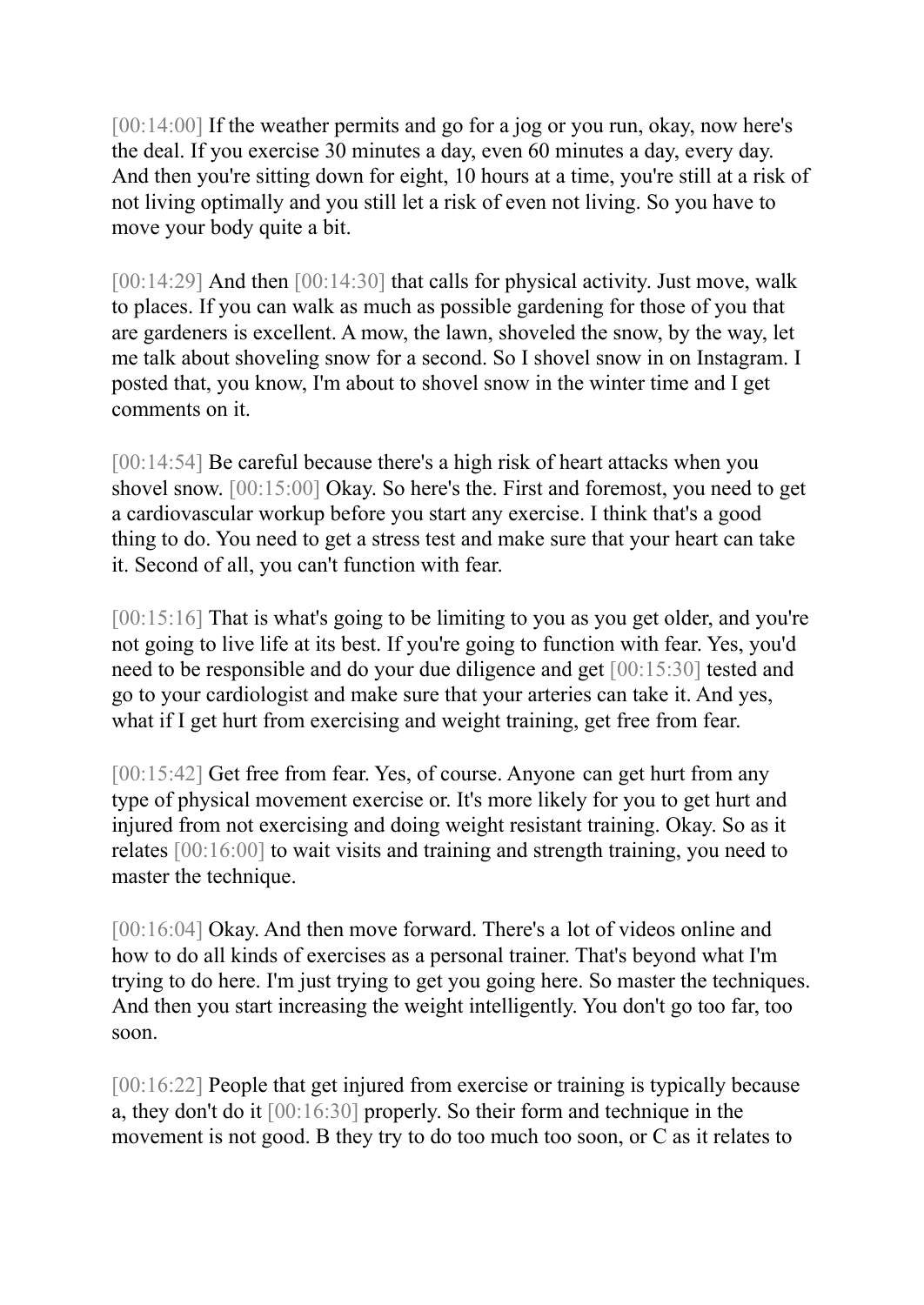weight resistant training, too many reps. 12 reps with heavy relate. And so then that's not good.

[00:16:47] Actually. I'm going to talk about that for a second too. I'm going to give it all to you here. So I hope you guys are really here paying attention. You're not going to find this anywhere else in order to get stronger, physically stronger. You [00:17:00] want to hang around about six repetitions, not more. Dr. G I heard that 12 to 15 reps is what I need to.

[00:17:08] That is fine to do for other reasons, muscle endurance, for example, but just to get physically stronger, no more than six repetitions and the six rep you should be able to complete and still have another two to three in you, but you don't get there. You don't need. So this notion of keep doing [00:17:30] repetitions.

[00:17:30] And until that last failure, you know, that's not how you get stronger. So you hang around six reps no more than six reps. If you can still do 20 more reps than that weight is too light. Okay. So that's just simple method on how to get stronger. And you would rest about two to three minutes between sets and do about six sets of what exercise.

[00:17:51] I don't care. Now my favorite is dead lifts because you get a lot of bang for your buck when you do dead. Every single muscle from your big [00:18:00] toe to your neck gets activated and stimulated when you do a deadlift. So it is my favorite. If you have to choose one, that's the one to choose, but there are multiple out there, but again, bench, press squats, et cetera, pretty much just hanging around the presses, both shoulder, press and chest, press deadly.

[00:18:21] And squats back squats, front squats. If you just do those, that's plenty. It's not sexy, but [00:18:30] simplicity here is a good thing. All right. That's weight resistance exercise. When you walk, walk briskly. In other words, you want to not walk in a slow pace. So there is a study from the UK that showed that people who walk briskly in a little bit of a faster pace had longer longevity than slow Walker.

[00:18:51] Walking faster, promoted longevity in this pretty big study. So walk fast or you don't have to Huff and puff when you're walking, but just [00:19:00] walk a little bit faster. So far walk fast, stay active. Physical exercise is good.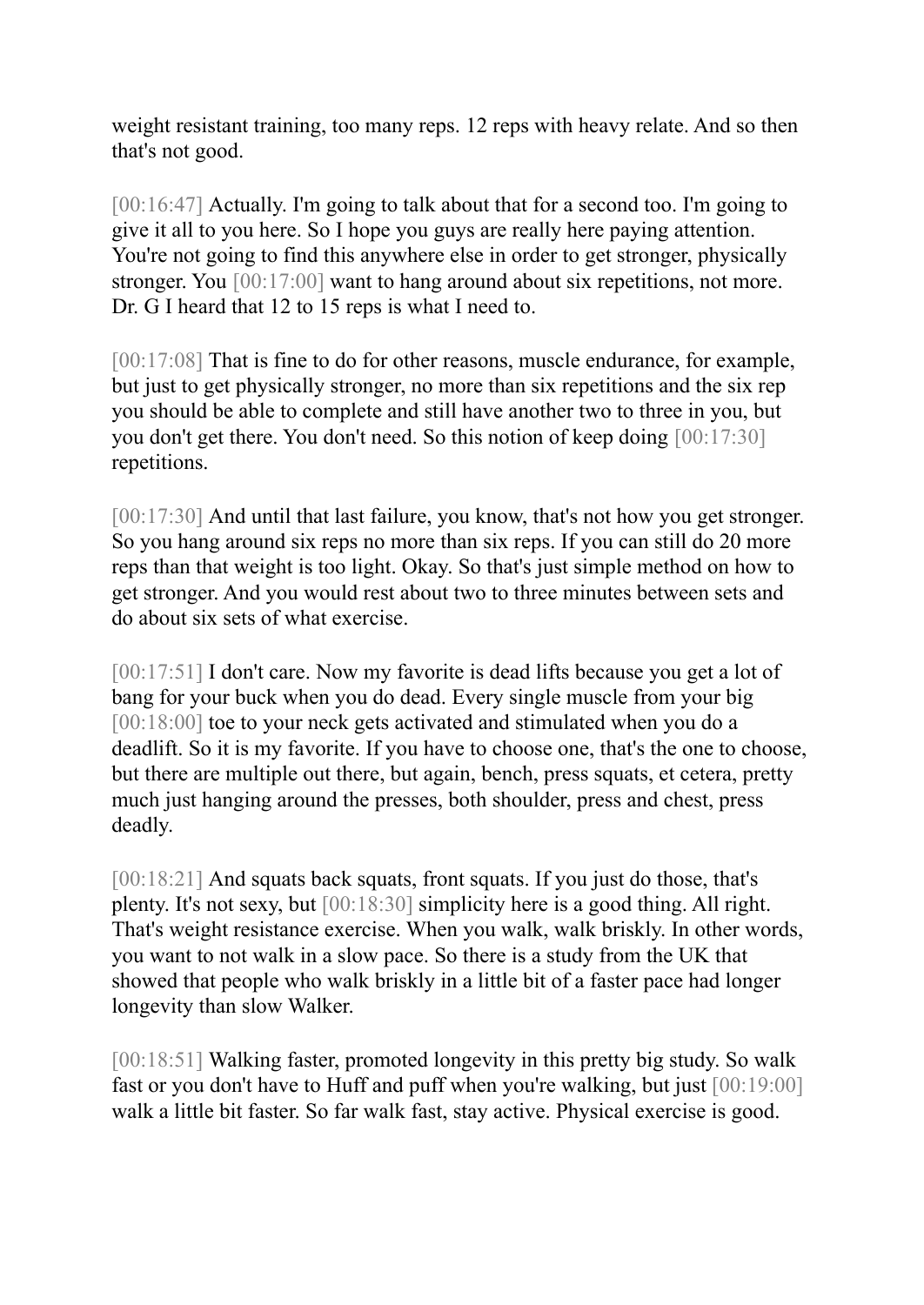You want that? And then training if you're going to do more. And by the way, if you're going to strength, train, that is training strength training.

[00:19:14] Is training. Okay. And now you dabble into physical exercise, you know, is strength training, exercise. Yes. His strength training. Physical activity. Yes. So yes, you're covering all three. When you're training on something, how often do I exercise? I want you to exercise. If you can, six [00:19:30] hours a week or seven days a week.

[00:19:32] Dr. . Now you really you're losing every day. Yep. Every day, do something physical. Like you wake up and brush your teeth everyday, do something physical, Y a because we're creatures of habit. So if we know that we're going to do something physical every day, we're committed to it. B because it's not only the physical health benefit is the psychological health benefit.

[00:19:58] In fact, at times it's [00:20:00] probably more psychological health benefit than physical. Okay. So every day, but at least six hours a week, I would say a four to six hours a week. Now, what if I am diagnosed with prostate cancer? What do I do? Great question. Great question. You definitely exercise about six hours a week.

[00:20:20] Three to four of those hours are with moderate intensity. So some sort of huffing and puffing, sweating, aerobic mixture with strength training. [00:20:30] And if you are an androgen deprivation theory. As a prostate cancer treatment, then you really need to do strength training about three times a week. This is not optional at that point because how you're going to keep your bones strong and not suffer from osteosclerosis, which is a side effect from no testosterone is by doing strength training.

[00:20:56] Forget about more calcium it's strength. [00:21:00] What if I have low testosterone men with low testosterone need to do less endurance type exercises and more lifting, stimulating big muscles like thighs and back more so than like arm curls or something like that. So to increase testosterone, you have to stimulate back muscles and just big muscles in general, not just biceps and triceps.

[00:21:27] And do less endurance training. [00:21:30] There's a study ethic that shows that marathon runners oftentimes have low testosterone. It's just because they overstressed their bodies. Erectile dysfunction do all three physical activity,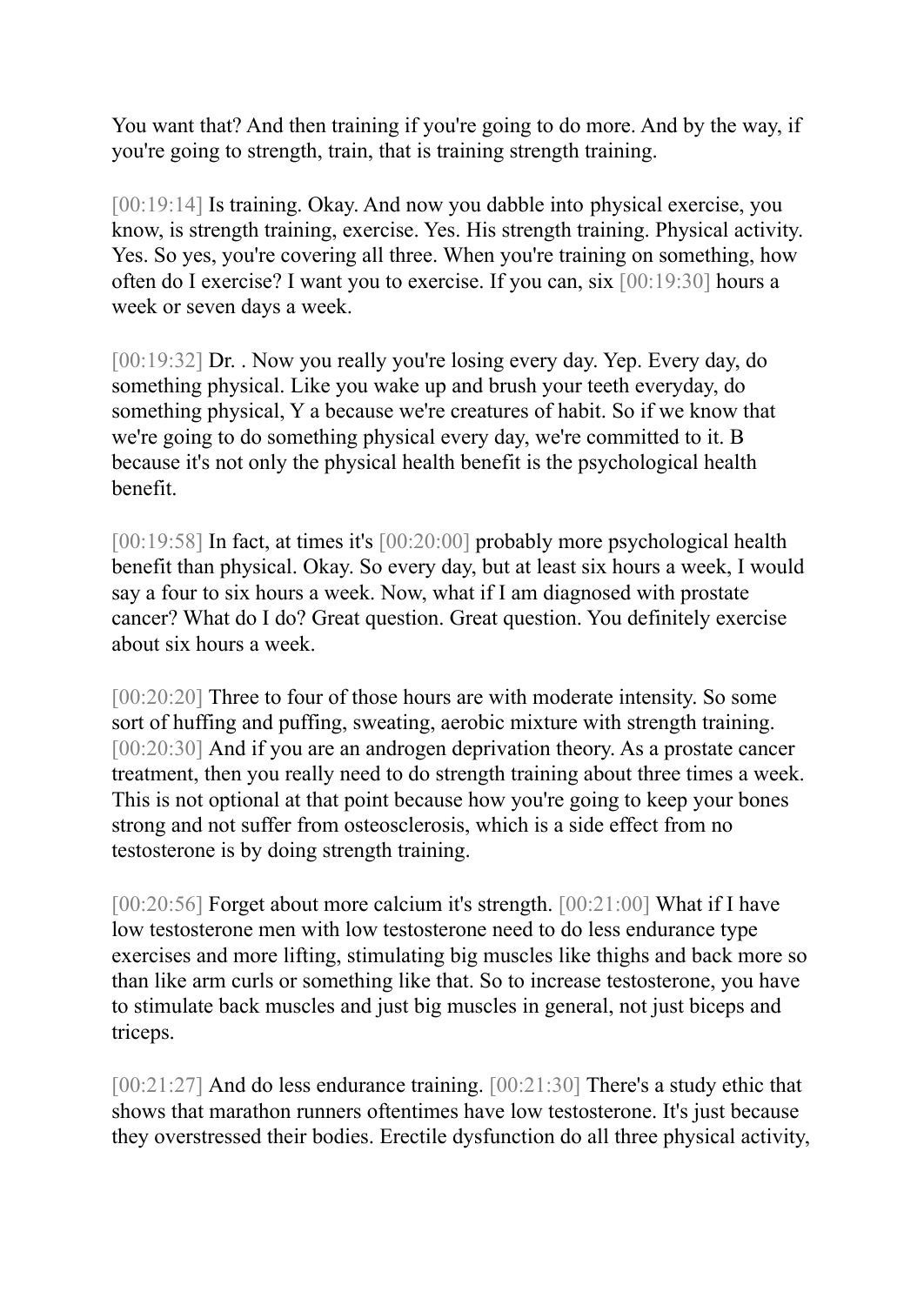physical exercise and training, but definitely physical exercise, four to six hours a week.

[00:21:44] It's not the end all be all. You still need other things. You might need a good supplement. You might need Viagra, Cialis. You definitely need a good diet, but I'm saying in general, from an exercise perspective, that's what. And lastly you want to stretch. [00:22:00] So here's how it works. You will do more of the exercise that you like to do.

[00:22:05] And that's a good thing. Do more of the exercises that you like to do, but you also going to have to do more of exercises and movements you don't like to do. So the runner, as an example, couldn't care less who weight training or strength training. It doesn't matter. You got to do weight training. That's actually gonna help you with.

[00:22:24] Better faster. If that's the goal, the weightlifter hates to stretch, [00:22:30] doesn't matter. You need to stretch and stretch properly and all your muscles and your hip muscles particularly cause they tighten up. The goal is for us to live longer and better with optimal functionality. As we age, let's not forget the optimal functionality part.

[00:22:48] And in order for us to do function, optimally, we need to stress. Yoga stretches. I like doing hot yoga, for example, is great to stretch your hip flexors and your hip joints daily. [00:23:00] So a typical rule of thumb that I have is whatever the exercise is that you don't want to do on any given time is the exercise that you need to do and make sure you get that one in.

[00:23:10] So there are times where I really don't feel like running. I really don't. I just want to lift weights or I go and I'll go either on a treadmill, go outside for a one or two mile run, and then I feel great. I really hope you implement starting today. Much of what I said again, you want to get assessed and make sure [00:23:30] that your heart can take the exercise, starting an exercise program.

[00:23:34] You may want to get if you can a trainer, but there's a lot of great information also online where you can start right away. And lastly, I would say, forget about being motivated before you go, just go. You may not be motivated to. At first, it doesn't matter. Go, go. Okay. You deserve it. And your [00:24:00] family deserves.